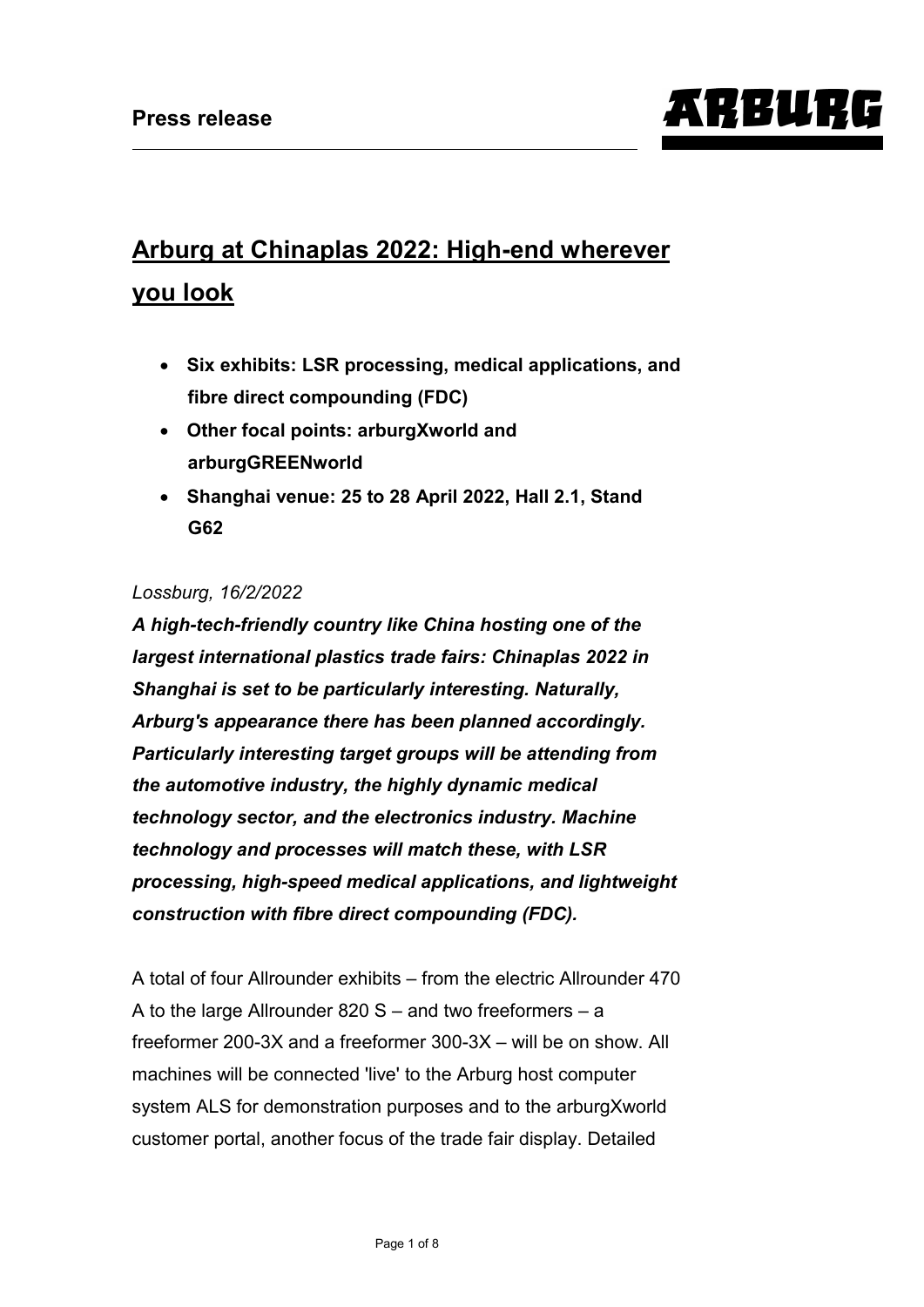

information on the arburgGREENworld environmental and recycling program will round off Arburg's involvement in Chinaplas. Zhao Tong, Director of Arburg's organisations in China, notes the importance of the event: "Chinaplas is the most important trade fair for us in the entire region. It is important that we showcase cutting-edge technology here, because the high-end market in China is also constantly growing and gaining in importance. Arburg has chosen the focal points of its trade fair activities accordingly. With our injection moulding machines and automation systems, we offer optimal solutions for individual series production, and with the freeformers, further solutions for the production of prototypes and small series. Then there are tools like arburgXworld and the ALS host computer system for supporting service and production management, and the arburgGREENworld environmental and recycling program for greater resource conservation and production efficiency."

#### **Highlight: Electric Allrounder 470 A**

Zhao Tong sees the electric Allrounder 470 A with 1,000 kN clamping force, size 290 injection unit and Gestica control system as an important highlight. A Multilift Select with a load capacity of six kilograms completes the configuration. The powerful injection unit with 35 millimetre three-zone screw can produce even complex parts in multiple moulds quickly and to a high standard without any problems. As a sample for the trade fair, the electronic 'connector' part will be produced on this machine in a 16-cavity mould. Each part weighs 0.59 grams, and the 16 connectors will be produced in a cycle time of around six seconds. The machine's energy requirement is very low, which increases economy and efficiency. This means that the Allrounder also fits in very well with the company's efforts as part of the arburgGREENworld program.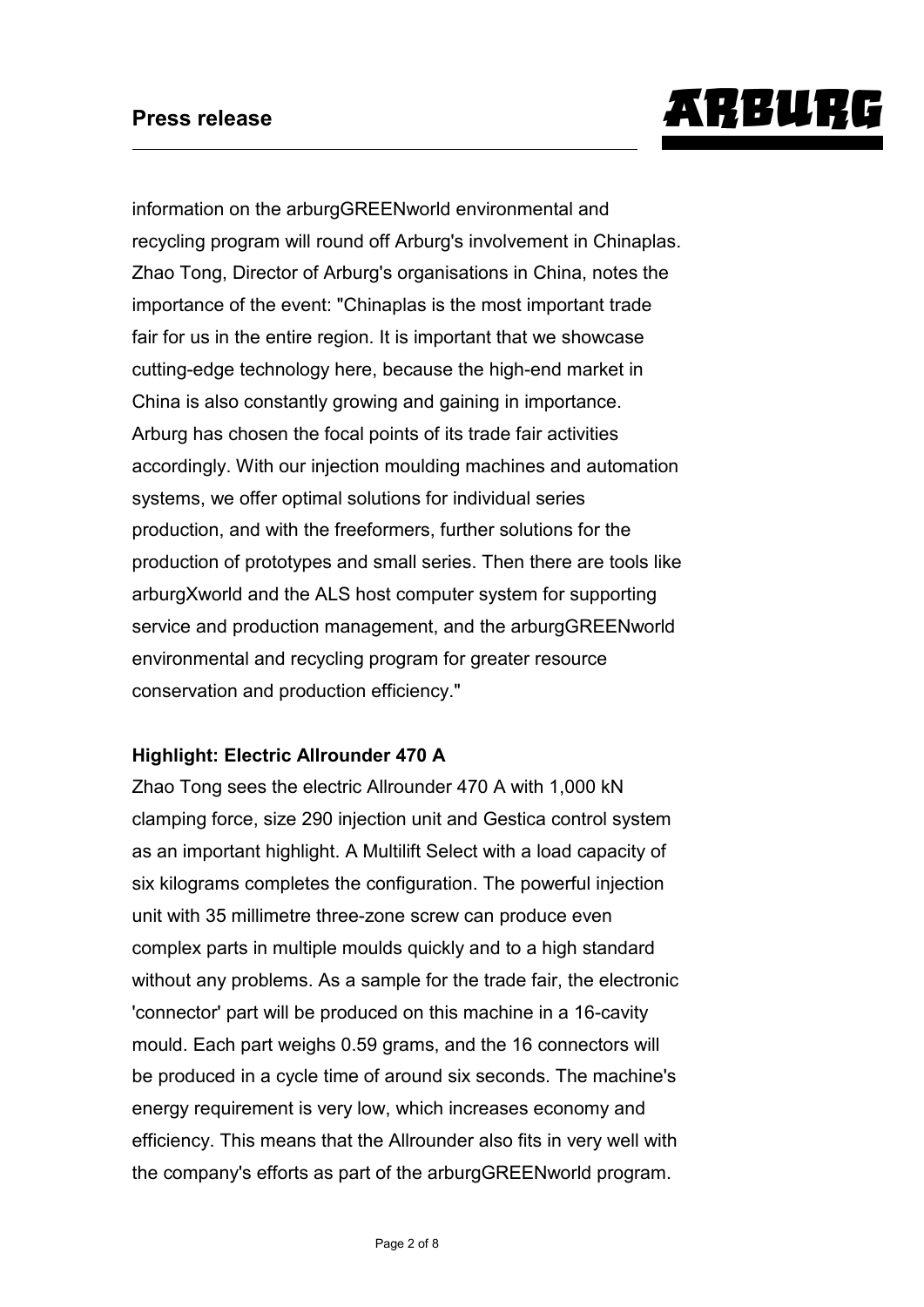

#### **Fast: Medical technology on hybrid Allrounder 470 H**

On a hybrid Allrounder 470 H with a clamping force of 1,000 kN, size 400 injection unit with 35 millimetre standard screw and Gestica control system, pipette tips will be produced from PP in a 64-cavity mould. The cycle time for this high-speed product is only seven seconds, which is partly due to the machine being equipped with powerful memory technology and the aXw Control ScrewPilot for reproducible injection and high moulded part quality. The shot weight is 64 grams. The complex automation comes from regional Chinese manufacturer Ningbo Welllih Robot Technology Co, LTD. In addition to a Luxor80 granule feed from Motan, a hot runner system from Husky and two HB-Therm temperature control devices are also used.

#### **Safe: Face mask on Allrounder 570 E Golden Electric**

A face mask will be injection moulded in a 4-cavity mould from Polarform Werkzeugbau GmbH. The sample part will run on a 570 E Golden Electric Allrounder during Chinaplas. The high-end system with this machine for LSR processing is a novelty in Asia. The Allrounder 570 E Golden Electric is defined here as an entrylevel machine with maximum precision for the special application of LSR injection moulding. It has a clamping force of 2,000 kN and a size 800 injection unit with a 45-millimetre LSR screw and no mixing or compression zone. A special non-return valve is also used for low-viscosity material. A Wacker Chemie AG LSR optimised for medical technology is processed. The moulded part weight is around 42 grams and the cycle time some 60 seconds. The extreme undercut of the mask and different wall thicknesses with the very thin lip make the injection moulding of these parts highly complex. The gripper on the Multilift Select robotic system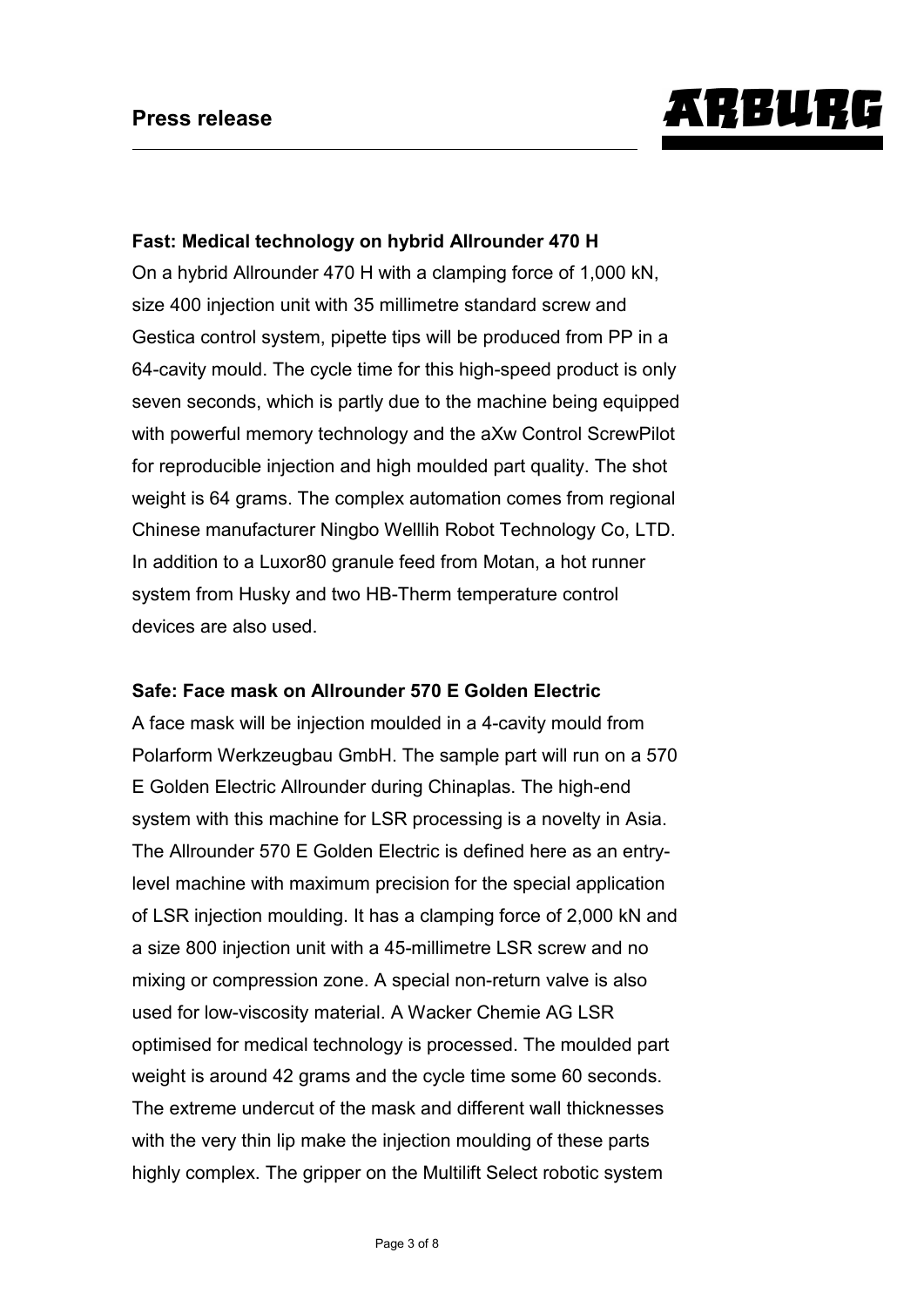# ARBURG

with a 15-kilogram load capacity in transverse design ensures precise, smooth removal. It comes from Barth Mechanik GmbH, and the dosing system from Chinese manufacturer Mucomac in Shenzhen. The system is completed by a CoolShot cold runner system from Ewikon with electrically needle-type shut-off system and a cooling unit from Shini in Taipei. For medical technology, which is also one of the most important industries in this region, clean production with maximum process control is indispensable. Arburg can fully guarantee this with this configuration.

#### **Large: Allrounder 820 S with equipment for FDC processing**

The largest Arburg machine at Chinaplas will be a hydraulic Allrounder 820 S optimised for fibre direct compounding (FDC). The machine has a clamping force of 4,000 kN and a size 3200 injection unit equipped with a 70-millimetre special screw for long glass fibre processing. The aXw Control ScrewPilot, which allows reproducible mould filling via the control of injection pressure and speed is also included as necessary basic equipment. A platform will produced with a PP as base material. The single-cavity mould has a hot runner with needle-type shut-off nozzles. The moulded part weight is 700 grams and the cycle time some 80 seconds. The FDC lightweight construction process is characterised by high material availability and up to 40 per cent lower costs compared to special long-fibre granules. FDC moulded parts are used in all innovative sectors of plastics processing, such as automotive construction or the aerospace industry. The physical properties that can be achieved are due to the individually adaptable long fibres. The FDC unit directly on the injection unit is integrated into the Selogica control system, as is the entire process, and includes a servo-electric lateral feeder with built-in cutting device, an adapted cylinder, and special screw geometry.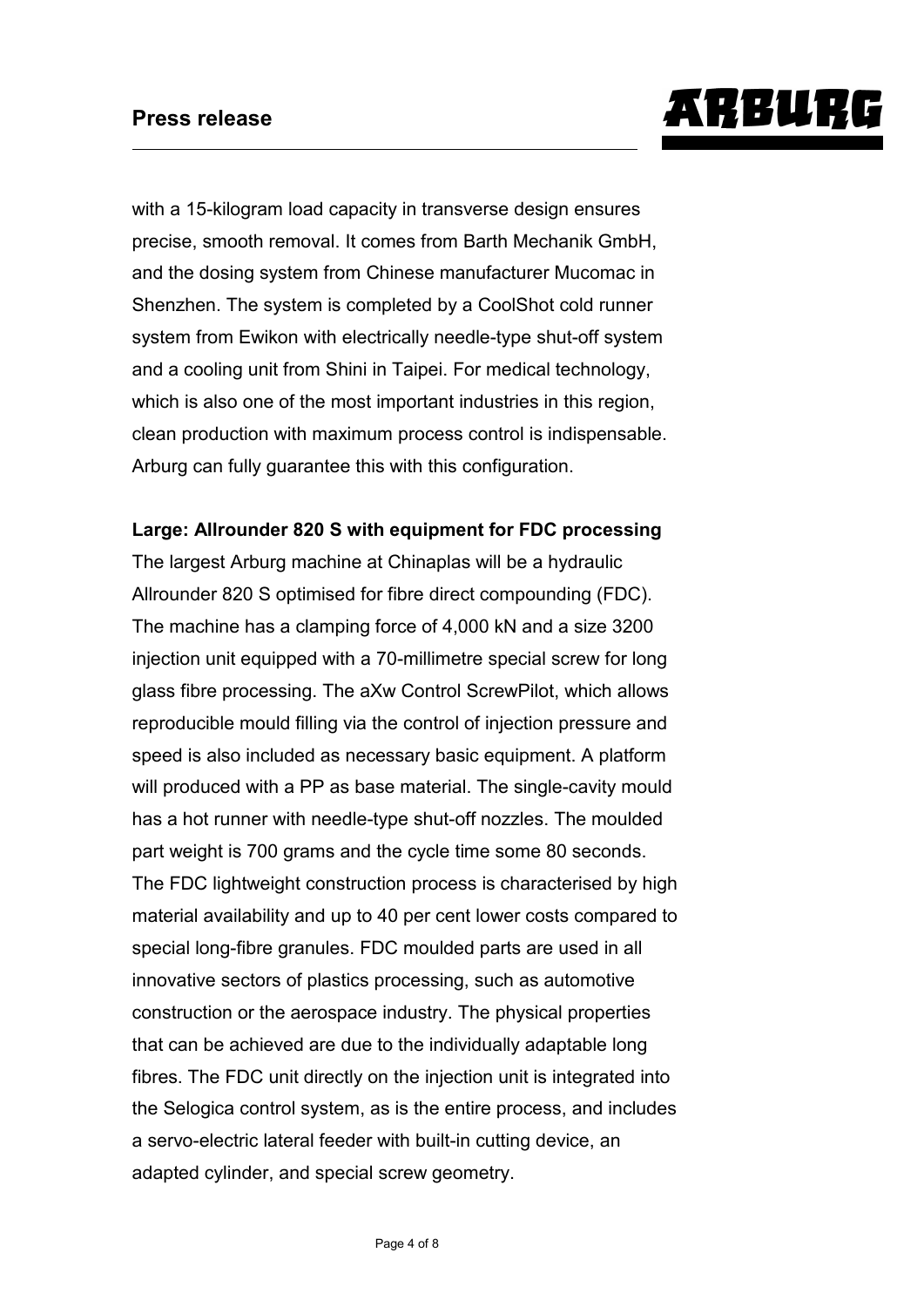

The moulded parts are removed from the single mould via a Multilift Select robotic system with a load capacity of 15 kilograms. Downstream, the items are weighed inline via a scale automation system for quality assurance, entered into the process documentation, and then deposited on a conveyor belt.

#### **Business potential in China and Asia remains high**

According to Zhao Tong, the exhibits at Chinaplas 2022 are a perfect match for the current market requirements in China: "The automotive industry is becoming increasingly energised by developments and applications in the field of e-mobility. In medical technology, Arburg can make an important contribution to more stable supply chains thanks to its central production, its on-time delivery, and the high reliability of its Allrounders. More and more companies are also looking to IT solutions such as the arburgXworld customer portal and the ALS host computer system to increase their production efficiency. With our products and technologies that are 'Made in Germany', we are in the right place at the right time. Because – and this is also demonstrated by our involvement in Chinaplas – we can offer our customers regionalised services to fully support them in increasing quality, efficiency and resource conservation in their companies."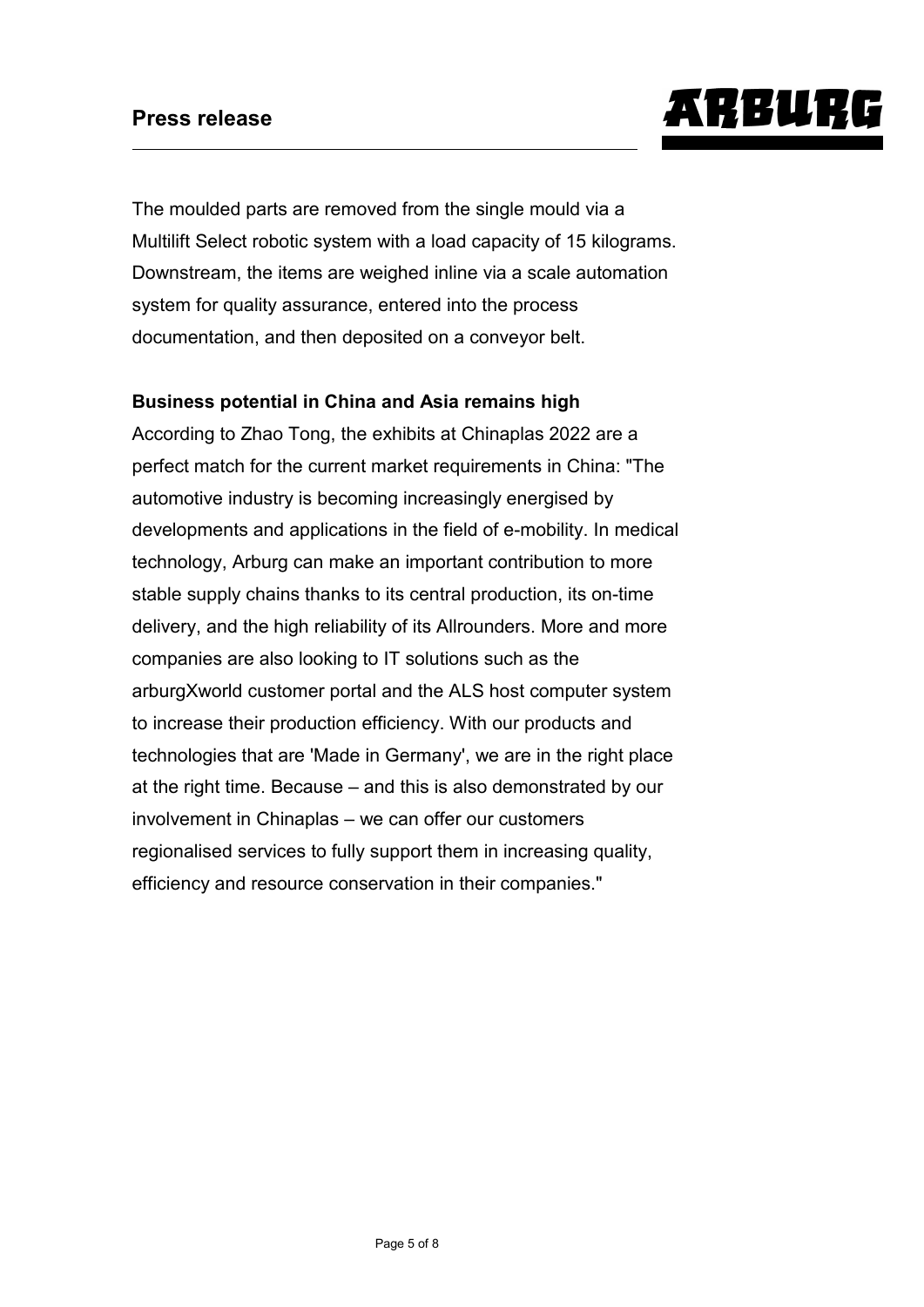

## **Photos**

**177409**



*A highlight at Chinaplas 2022 is an electric Allrounder 470 A with Gestica control system.*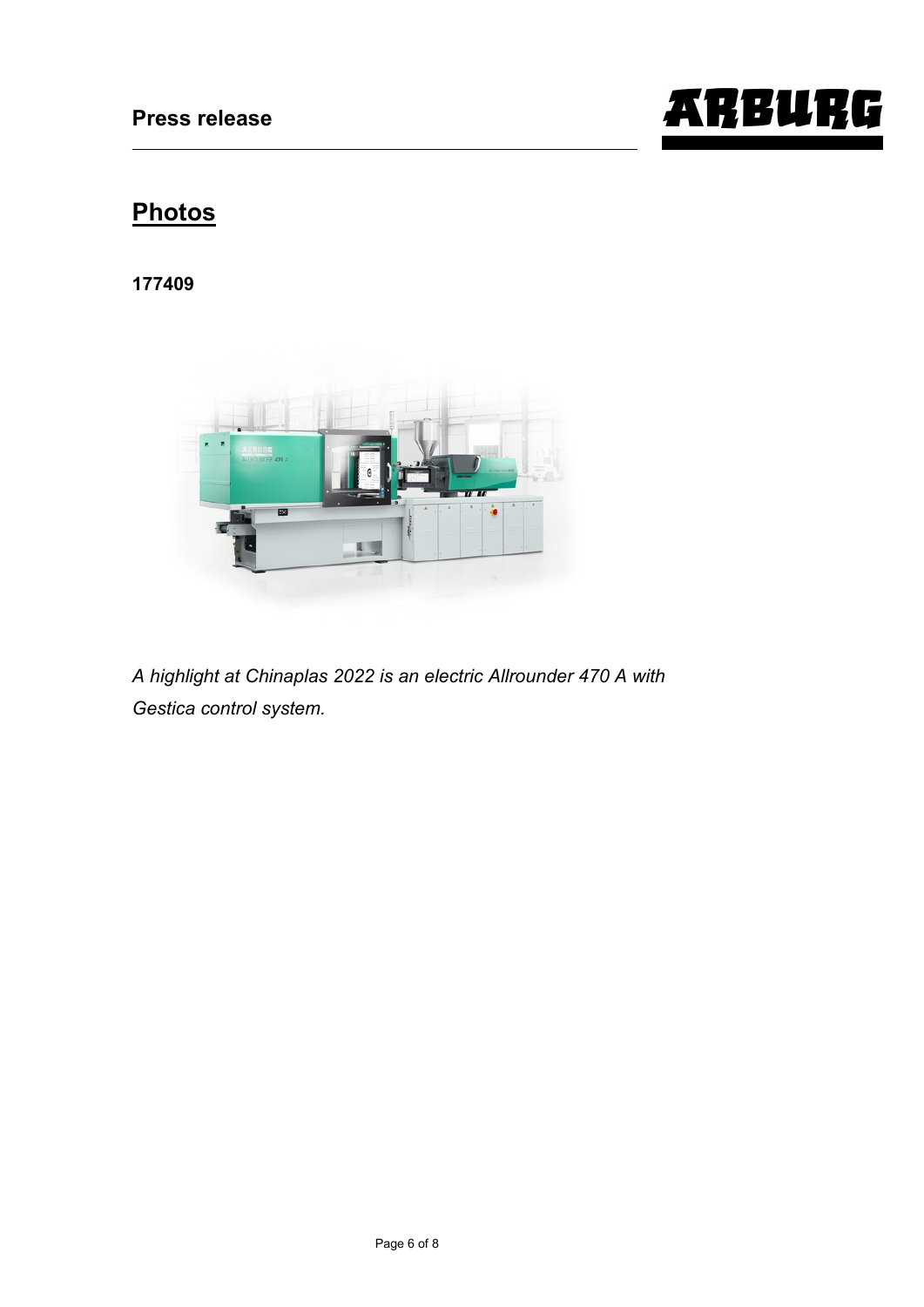

#### **17784**



*Arburg will also be demonstrating the potential of freeformers for additive manufacturing on two exhibits at Chinaplas 2022.*

Photos: ARBURG

**Download Photos:**

[https://media.arburg.com/portals/downloadcollection/C65CECB8D810223BA06](https://media.arburg.com/portals/downloadcollection/C65CECB8D810223BA06B880EA3BF26D2) [B880EA3BF26D2](https://media.arburg.com/portals/downloadcollection/C65CECB8D810223BA06B880EA3BF26D2)